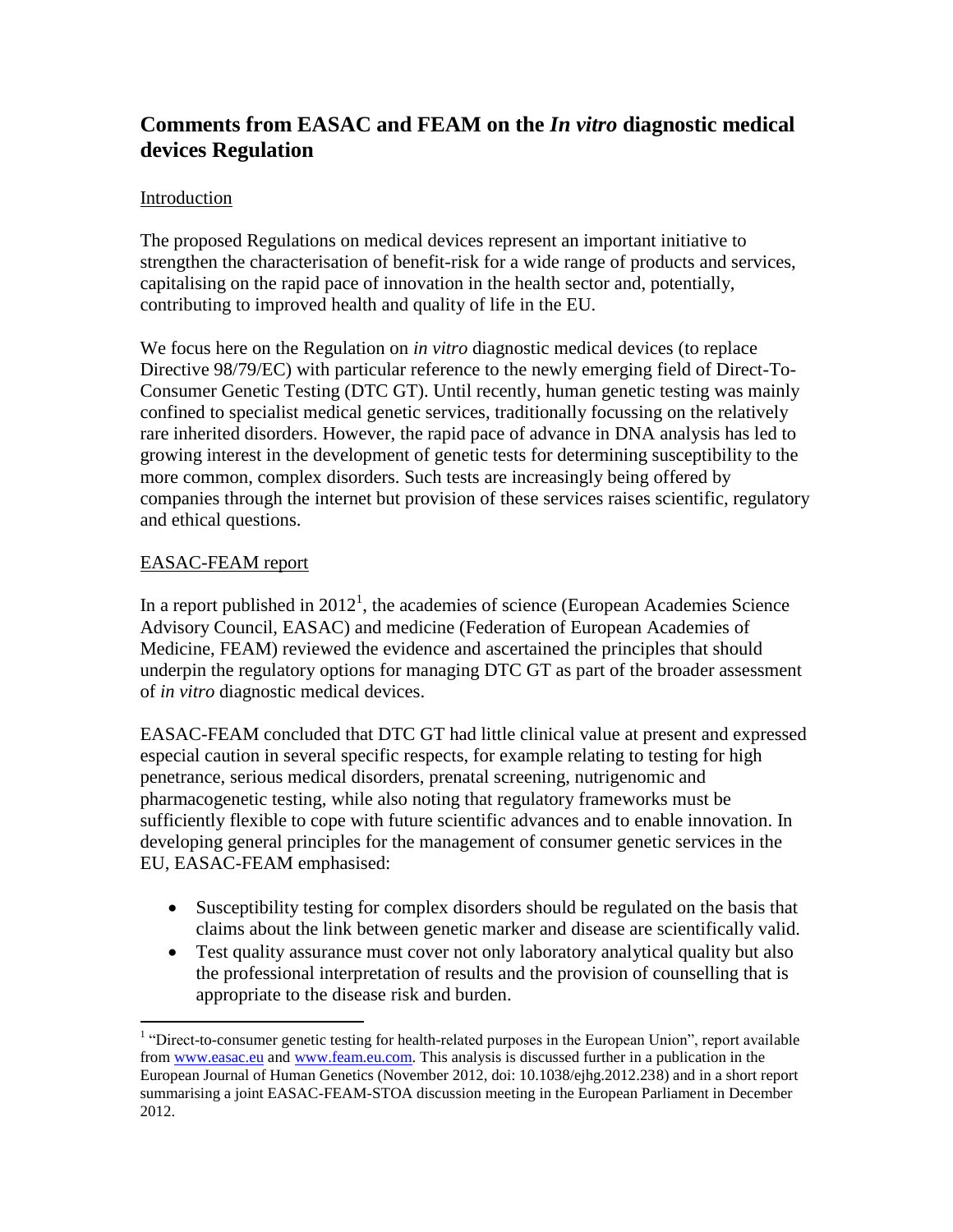- Information supplied by DTC GT companies should be controlled by the enforcement of advertising standards and must emphasise who is advised not to use DTC GT services.
- Implications for the established health services and others need to be assessed, for example in terms of the potential waste of scarce resources in unnecessary followup to test results.
- Companies should include proper, additional, consent-seeking (specifying the handling of samples and information) when desiring to use data for research.

## EASAC-FEAM recommendations and European Commission proposed Regulation

EASAC-FEAM published the report at a time when DG Sanco was actively considering the scope of the proposed Regulations. EASAC-FEAM advised that specific points needed to be taken into account in the European Commission's reform of the legislation covering *in vitro* diagnostic medical devices. The main points are listed in the Table, corresponding to the European Commission's subsequent introduction of an essential feature in the proposed Regulation.

| <b>EASAC-FEAM recommendations</b><br><b>July 2012</b>                                                                                                                                                                                                                                            | <b>Key feature of European Commission's</b><br>proposed Regulation<br>October 2012                                                                                                                           |
|--------------------------------------------------------------------------------------------------------------------------------------------------------------------------------------------------------------------------------------------------------------------------------------------------|--------------------------------------------------------------------------------------------------------------------------------------------------------------------------------------------------------------|
| Scope The scope of the Regulation should<br>be clarified to cover all genetic information<br>used to make medical claims.                                                                                                                                                                        | The definition of in vitro diagnostic<br>medical devices covers genetic testing and<br>includes predisposition to medical<br>conditions and disease.                                                         |
| The standards set should also apply to<br>products and services obtained from abroad<br>through the internet.                                                                                                                                                                                    | The Regulation applies to distance sales<br>and services offered through the internet.                                                                                                                       |
| Independent review Options must be<br>explored for introducing robust and<br>independent review of claims made<br>(technical and clinical) for a test, based on<br>some form of risk stratification                                                                                              | There is an enforced requirement for test<br>scientific validity and clinical performance.<br>Assessment will be proportional to class of<br>risk.                                                           |
| Availability of the data base The evidence<br>base for all information provided on the<br>availability, validity and usefulness of a<br>test must be accessible and verifiable, to<br>help physicians and consumers judge for<br>themselves whether to avail of a particular<br>test or service. | An EU database on manufacturers and<br>marketed tests will be established with<br>public access to summaries of test safety<br>and performance, to enable the consumer to<br>make better informed decisions. |
| Nature of clinical evidence A test with<br>clinical validity might be permitted even if<br>its use has not yet been shown to result in<br>improved outcomes, because considerable                                                                                                                | Clinical utility will not be covered by the<br>Regulation as this is perceived as a matter<br>for Member States.                                                                                             |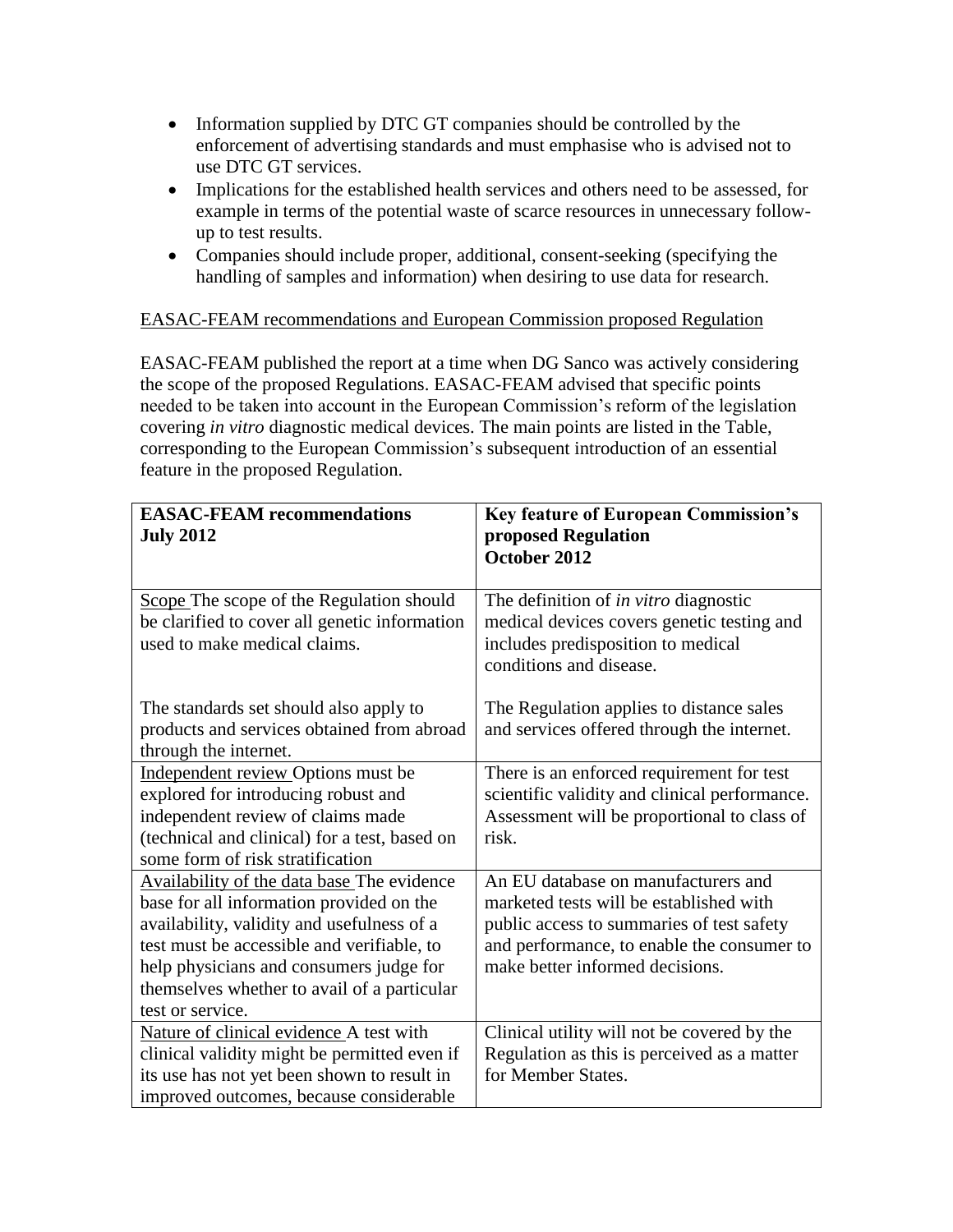| further time may be required to<br>demonstrate clinical utility. Moreover,<br>clinical utility has a subjective dimension -<br>the view of the consumer may differ from<br>that of the physician.<br>There must be transparent and meaningful                                                                         | Instructions for test use must include                                                                                                                                 |
|-----------------------------------------------------------------------------------------------------------------------------------------------------------------------------------------------------------------------------------------------------------------------------------------------------------------------|------------------------------------------------------------------------------------------------------------------------------------------------------------------------|
| information provision to the consumer<br>before testing (as well as during and after<br>testing).                                                                                                                                                                                                                     | information on test limitations and advise<br>that the consumer should not take medical<br>decisions without consulting a medical<br>professional.                     |
| Professional competence and governance<br>Demonstration of scientific validity of<br>claims must be accompanied by<br>appropriate safeguards for ensuring<br>professional and clinical good governance<br>according to standard procedures. Data<br>should also be collected through post-<br>marketing surveillance. | All manufacturers will be required to have<br>a quality management system and post-<br>market surveillance plan in place.                                              |
| Each DTC GT company should have a<br>named professional who takes<br>responsibility for the advice and service<br>provided to the consumer.                                                                                                                                                                           | The Regulation requires a qualified person<br>within the company to be responsible for<br>regulatory compliance.                                                       |
| Notified Bodies These should be<br>strengthened and their consistency across<br>the EU improved, taking account of current<br>good practice in evaluation, for example as<br>developed by EuroGenTest.                                                                                                                | The position of Notified Bodies will be<br>enhanced to strengthen their independence<br>and quality of pre-market assessment.                                          |
| Self-certification in rare diseases It is<br>important to retain self-certification for<br>laboratory-developed testing for<br>uncommon diseases within the established<br>genetic services, because scientific<br>expertise is often limited to the centre<br>offering the test.                                     | In-house (laboratory-developed) tests are<br>exempted from the Regulation if the health<br>institute is accredited and providing that<br>any safety issue is reported. |

In summary, there is much in the proposed Regulation that is to be welcomed but there are still some inconsistencies and some of the new steps recommended in the Regulation are controversial.

# Remaining issues and controversies

• Nature of genetic data The new risk classification in the Regulation assigns all genetic tests to the same Class (C). However, as discussed in the EASAC-FEAM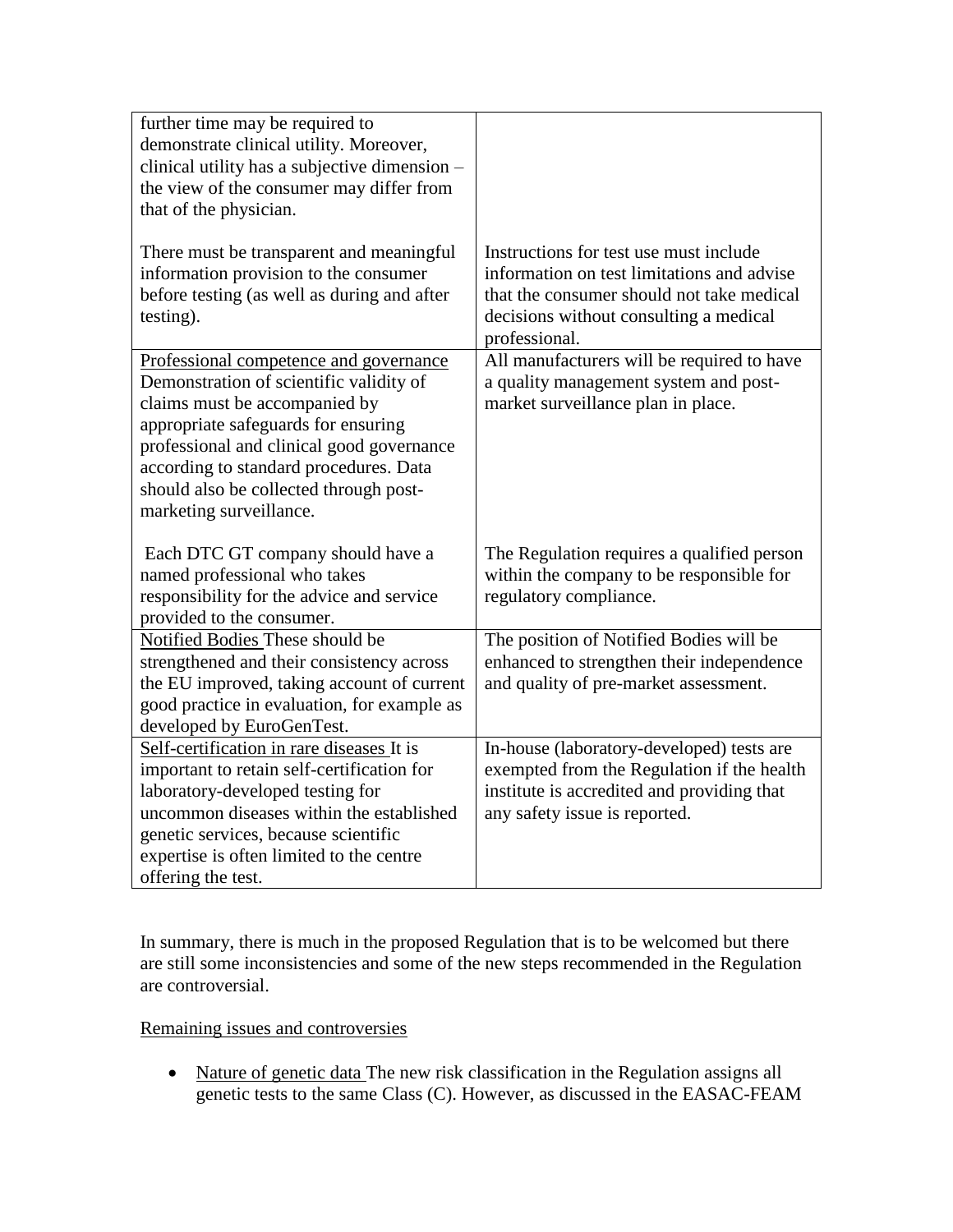report, there is no reason to assume that all nucleic acid-based (genetic) tests should be in the same risk category. Moreover, we have observed that there is controversy about whether using a nucleic acid-based test is fundamentally different to using other types of biomarker as the predictor of risk, and whether concerns expressed about genetic testing are primarily related to the use of nucleic acids as the analyte or to the more general use of predictive risk information. It is important to take a consistent and coherent view of all medical testing as experience is gained in applying the scientific advances.

- Strengthening pre-market approval The Regulation recognises that the activities of some Notified Bodies must be improved but there is still uncertainty and lack of consensus about how the weaker Notified Bodies should be strengthened and how a system of uniform quality of technology assessment can be delivered across all the Member States of the EU. EASAC-FEAM recommended that there is an important role for the established Health Technology Assessment network in the EU in advising on what is required to assemble and use high quality research evidence on gene-disease associations.
- Alternative regulatory approaches While the European Commission in its impact assessment document suggests that the new Regulation will achieve an effect equivalent to the US FDA's proposed enhanced control of DTC GT, and that low quality genetic tests pursuing a medical purpose will disappear, this has yet to be proven. The recent application by at least one DTC GT company in the USA, to the FDA to grant marketing authorisation, will have implications in the EU, perhaps particularly for the EMA. Some have advised that, in due course, the EU should move to a certified, pre-authorisation system analogous to the FDA, rather than relying on the delegation of activity to the Notified Bodies. This alternative approach merits further discussion. There is, of course, a key challenge for any regulatory authority in governing regional provision of products and services in a global, internet-based market. There is growing need for improved coordination of strategy and practices between the regulatory authorities in this respect.
- Impact on public health systems In addition to formalising legislation, the EU should consider what else needs to be done collectively to increase the use of responsible testing and protect against unsound testing. In particular, as discussed in the EASAC-FEAM report, there are priorities for professional bodies, the broader research community, and public health services. Legislative reform to regulatory systems takes time and will only be successful if it is accompanied by, for example: shared commitment to clinical governance; development of evidence-based public health services to translate research advances into clinical practice; improved professional and public education about genetics; provision of accurate and relevant information with greater transparency; and support for public sector research. EASAC-FEAM concluded that these complementary, early, actions would be particularly valuable if resulting in international, standardised repositories of test information, accreditation of DTC GT companies, and faster progress in assessing the validity of tests.
- Sharing information Among critical issues remaining how will the quality of information on gene-disease associations and its implications be validated in the genetic testing database (registry)? Can EU effort in this regard be integrated with